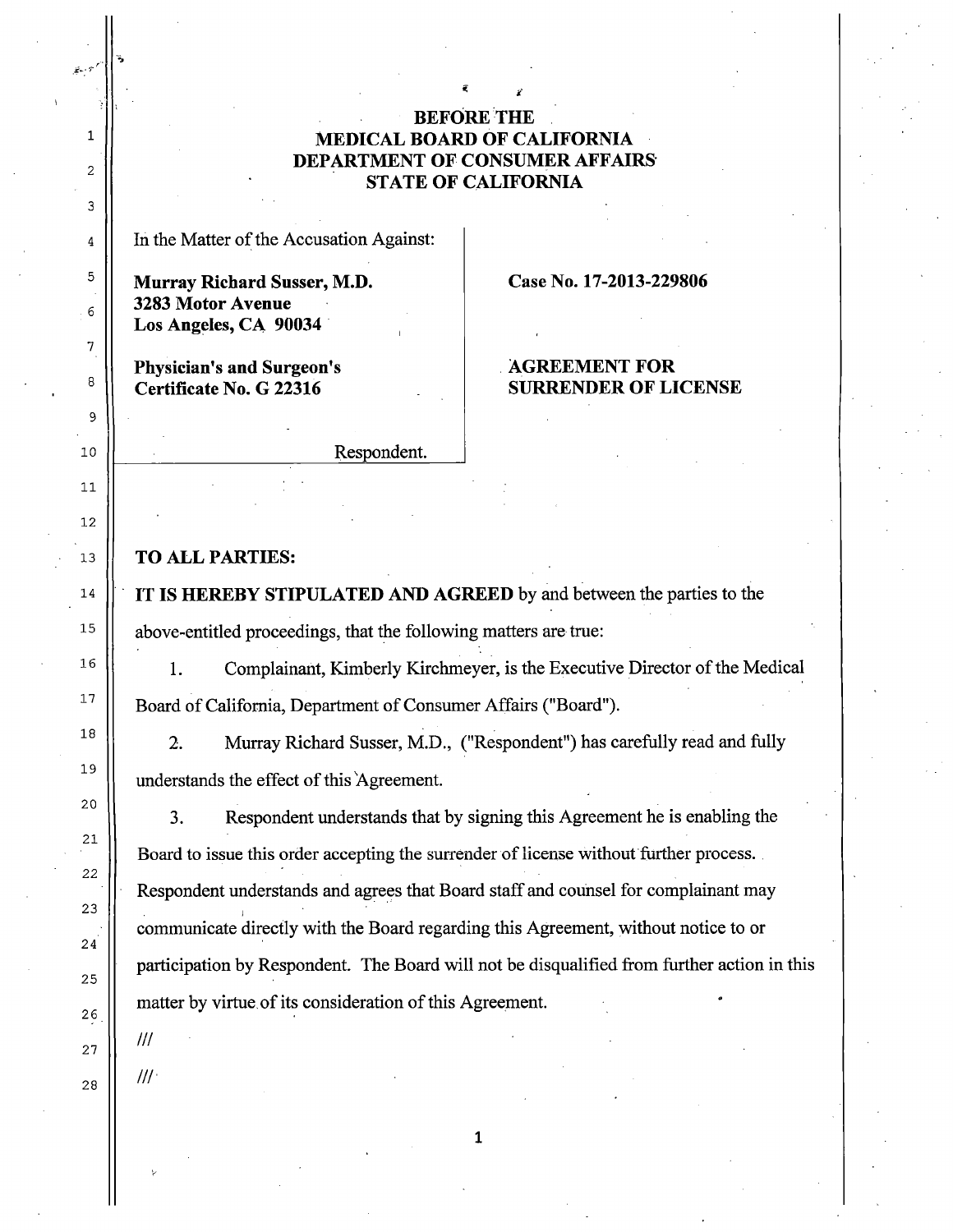4. Respondent acknowledges there is current disciplinary action against his license, that on December 9, 2015, an Accusation was filed against him and on December 2, 2016, a Decision was rendered wherein his"license was revoked, with the revocation stayed, and placed on 4 years' probation with various standard terms and conditions.

*<sup>i</sup>*

5. The current disciplinary action provides in pertinent part, "Following the effective date of this Decision, if Respondent ceases practicing due to retirement, health reasons, or is otherwise unable to satisfy the terms and conditions of probation, Respondent may request voluntary surrender of Respondent's license." (Condition #16).

6. Upon acceptance of the Agreement by the Board, Respondent understands he will no longer be permitted to practice as a physician and surgeon in California, and also agrees to surrender his wallet certificate, wall license and D.E.A. Certificate(s).

 $"7.$ Respondent fully understands and agrees that if Respondent ever files an application for relicensure or reinstatement in the State of California, the Board shall treat it as a Petition for Reinstatement of a revoked license in effect at the time the Petition is filed. In addition, any Medical Board Investigation Report(s), including all referenced documents and other exhibits, upon which the Board is predicated, and any such Investigation Report(s), attachments, and other exhibits, that may be generated subsequent to the filing of this Agreement for Surrender of License, shall be admissible as direct evidence, and any time-based defenses, such as laches or any applicable statute of limitations, shall be waived when the Board determines whether to grant or deny the Petition.

Ill

27

28

1

2

3

4

5

6

7

8

9

10

. 11

12

2